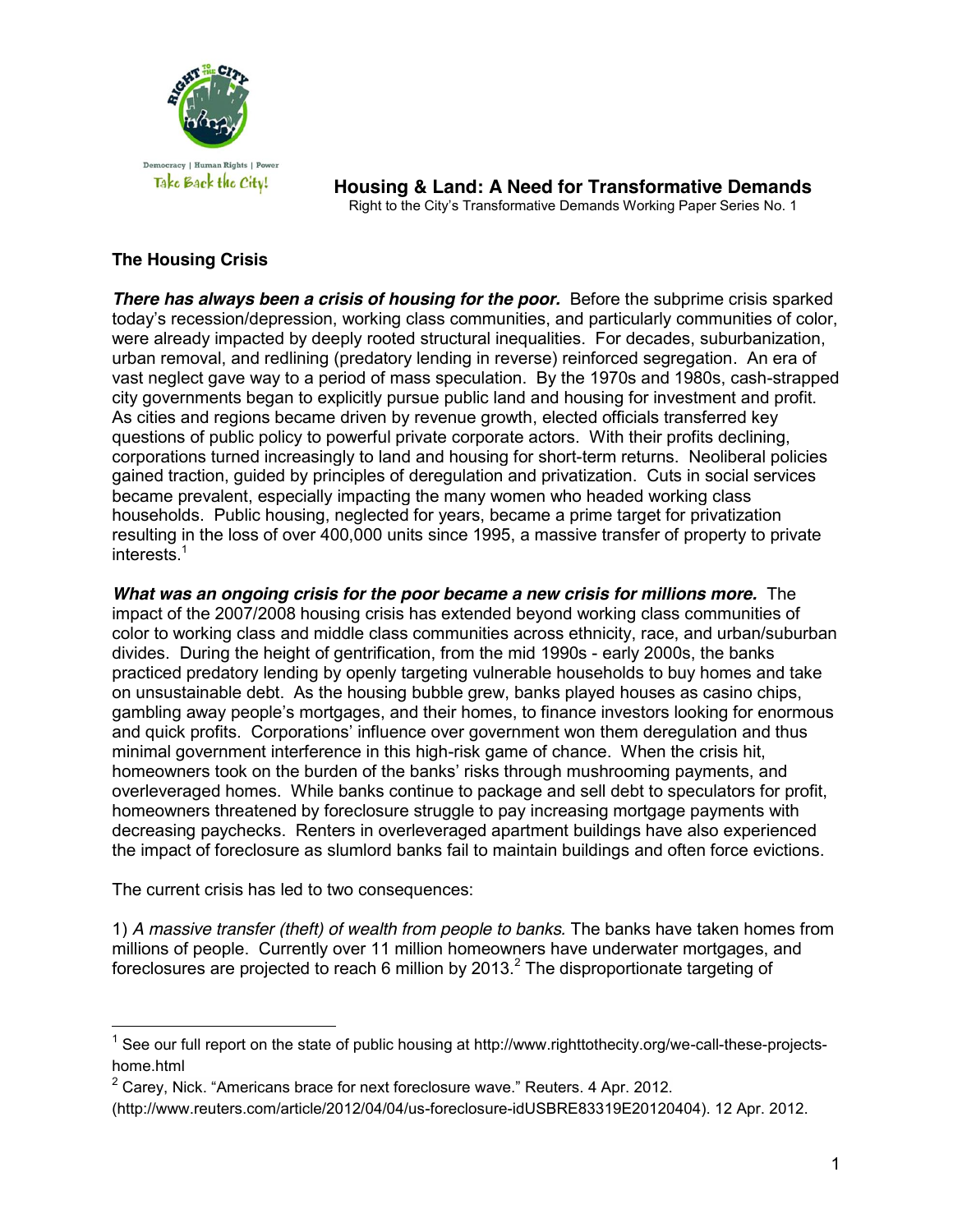communities of color by predatory lending led to the greatest loss of Black wealth in a century.<sup>3</sup> Meanwhile, the millions of foreclosures have led to more than 2 million children pushed from their homes, and another 6 million children at risk of homelessness.<sup>4</sup> As millions of homes go vacant, rental prices have soared. Not only did the banks make exorbitant profits through inflated debt, fees, and securitization of mortgages, the financial system received what a recent Ford Foundation sponsored study revealed to be not \$700 billion, but \$29 trillion in bailout funds paid for by U.S. tax-payers.<sup>5</sup>

2) *The unprecedented degree of control banks hold over housing and land*. Over 95% of the housing stock in this country is privately owned and much of this is controlled by banks through mortgages.<sup>6</sup> With deregulation, banks gained unprecedented ability to use this housing stock to speculate, making large profits while foreclosing on millions of homes.

# **The Movement's Response**

*While the current crisis is causing mass suffering, a growing resistance movement is fighting back and winning significant victories.* Through recent expanded foreclosure and anti-displacement organizing, many more residents and activists are joining the movement. Different sectors of the movement are working more closely together, including community groups, Occupy, labor and environment sectors. The movement is countering the greed and racism of Wall Street, with different values and visions.

*Our vision is rooted in the understanding that housing is a human right.* **Housing must** first and foremost be created and exist to meet people's needs. It should not principally be a commodity to be bought and sold for profit. *Our vision can only exist with what we name as the right to the city: the collective right of all people to create democracy and control resources where they live to meet their needs and thrive.*

## *Grounded in this vision, we see three current opportunities for our movement.*

*1) To grow the housing justice movement from thousands to hundreds of thousands (if not millions) led by those directly impacted.* The breadth of the crisis and the rising consciousness make this growth possible. We now can imagine uniting homeowners, renters, public housing residents, and homeless individuals and families. We can see new levels of partnerships between the different sectors of the movement.

*2) To raise consciousness.* The time is ripe to challenge, uproot and replace dominant values and ideas that cause people so much harm. As we organize, we must deliberately make time to dialogue and develop our own analyses and solutions. We must not be narrow, but explore and address race, gender, class, and ecology in this process.

*3) To develop, fight for and win transformative demands.*

 $\overline{a}$ 

http://www.bloomberg.com/news/2011-01-13/u-s-foreclosure-filings-may-jump-20-this-year-as-crisispeaks.html

 $3$  http://www.faireconomy.org/files/StateOfDream\_01\_16\_08\_Web.pdf

<sup>4</sup> http://www.brookings.edu/~/media/Files/rc/papers/2012/0418\_foreclosures\_children\_isaacs/0418\_forecl osures\_children\_isaacs.pdf

<sup>5</sup> http://www.levyinstitute.org/publications/?docid=1462

<sup>6</sup> Michael Stone, *Right to Housing*, p 240.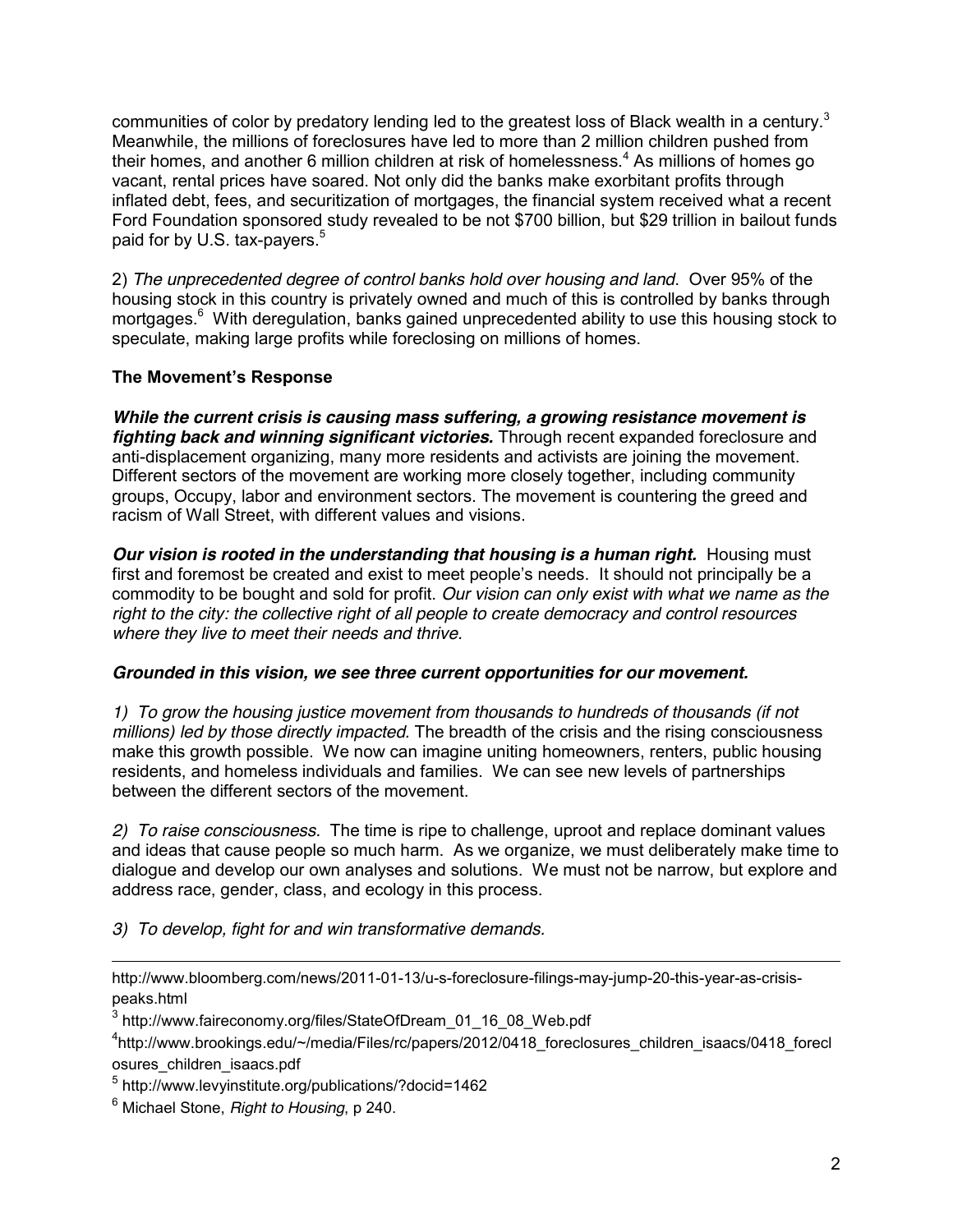## **Transformative Demands**

We need transformative demands to connect our fights to our vision and belief in housing as a human right. Where we were defensive, we can now be offensive. Where we were timid, we can be bold. In this moment, with deliberateness and successful strategies, we can build to hundreds of thousands and we can win concrete victories that shift the balance of power. This can only happen when we dream it and fight for it. We no longer have the excuse that people are not ready or that the time is not right.

# **Definition**

*Transformative demands address the root cause(s) of a problem in society, alter power* relations, and cause systemic change. For Right to the City, transformative demands possess the following characteristics:

*i. Solutions that Put People's Needs Over Profit:* Transformative demands are grounded in the premise that the economy exists to serve the needs of the people and the planet rather than maximizing profit. They put forward creative solutions that go beyond defending what we have now, to creating alternatives that allow people and communities to control land and housing.

*ii. Social Ownership:* Transformative demands move economic ownership and decisionmaking from banks and large companies to residents and communities. Tactics can be diverse and creative and address the needs of current homeowners, renters, public housing residents and homeless individuals/families. Examples of tactics may include worker and consumer limited equity cooperatives, community land trusts, and creative social housing development by non-profit organizations.

*iii. Democratic Control:* Transformative demands seek democratic control within social housing and over private housing. They operate on the assumption that social ownership alone is not enough. Whatever the form of social ownership, whether limited equity, land trusts, public housing, etc, residents and communities must be the primary decision-makers. Also, there must be democratic decision-making for public decisions over the allocation, location, and standards of private housing.

*iv. Scale:* Transformative demands have the potential to achieve scale. They can be local, regional and national in scope. They may begin locally and small but can be replicated and adapted to communities, cities and regions across the country to impact millions of people.

*v. Consciousness***:** Transformative demands are part of campaigns and fights that develop the consciousness of members, activists and the larger public. We seek to increase awareness on many fronts: the importance of organizing, analyses of the problem(s), our values/principles/vision, and our concrete solutions.

*An historic example of a transformative demand.* We often draw from the lessons of the civil rights era to reflect on the power and challenges of movement moments. An example of a transformative demand from that time was the demand to "End Jim Crow," which included the demand for full enfranchisement for African Americans. Transitional demands such as an end to segregation of lunch counters, buses, and schools, for example, connected to the larger demand to transform southern society. The transitional demands played an important role by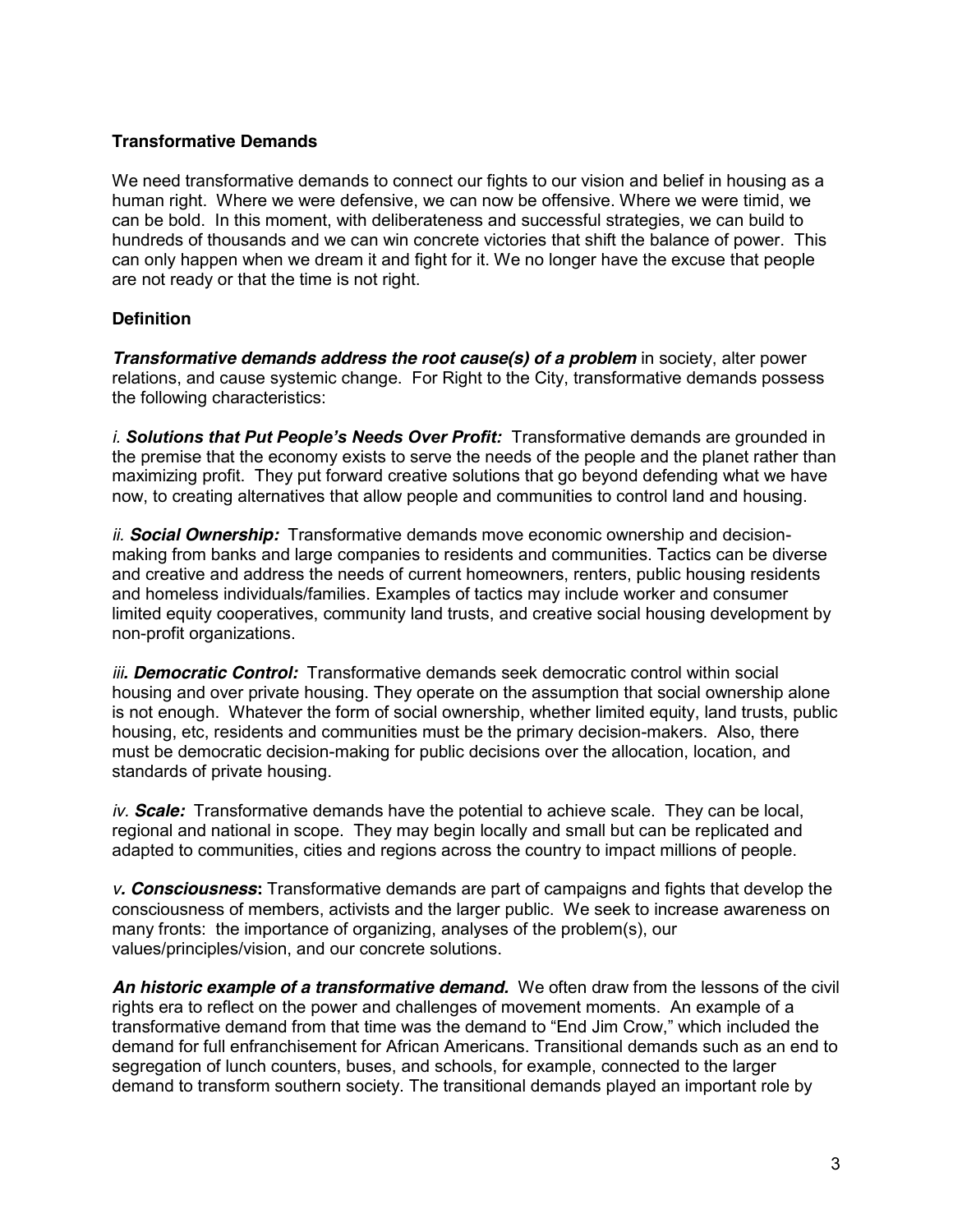organizing impacted communities and their allies through creative, local, and replicable actions. However, participants in these actions never lost sight of their larger transformative demands.

## **Housing and Land Examples of Transformative and Transitional Demands**

Transformative demands reflect the systemic-change criteria listed above. They must relate to the root cause of the problem which, in relation to the housing crisis, is the banks' and Wall Street investors' use of housing and land as commodities to make enormous profits at the expense of residents and communities.

We believe two key transformative demands in this moment are as follows:

- **Win Community Controlled Housing.** We must demand the transfer of bank and government owned unoccupied properties to non-profits and communities, as well as the conversion of their rental occupied properties to forms of collective ownership that maintains permanent affordability. The current crisis allows us to call into question banks' control of the majority of housing and land in this country for profit and speculation. These unoccupied and rental properties can be placed under permanent resident and community control through different forms of social ownership, i.e. community land trusts and limited equity models.
- *● Create a Community Reinvestment Bank***.** We can now demand pushing profit driven banks out of the housing business altogether. We can call for the creation of a Community Reinvestment Bank and new financial institutions that serve people's housing needs. This bank should operate at national and local levels and should have adequate resources for those communities hardest hit by the crisis.

Transitional demands can be key to making transformative demands possible, but alone these demands do not adequately alter power relations. The following are examples of current transitional demands that are critical towards realizing transformative demands:

- *● Win Principal Reduction***.** Winning principal reduction for millions must be seen as one step towards realizing housing as a human right. This step restricts a bank's profits, and asserts that people's housing needs must come before greed. Principal reduction allows residents to reduce their debt and stay in their homes. However, principal reduction alone is not enough. It does not address the needs of renters, homeless individuals/familes, and the homeowners who even with principal reduction cannot afford to stay in their homes. And as long as banks retain significant control to speculate and gamble with mortgages, new crises will occur and our housing will not be secure. Thus, we also need transformative demands like the ones above.
- *● Make Banks Pay.* One way to hold banks accountable is through passing local ordinances that exact mandatory fees for each foreclosed property. These fees generate immediate funds to maintain unoccupied properties, possibly as a first step to resident and community ownership. An example of such an ordinance was won in Springfield, Massachusetts in July 2011 by Springfield No One Leaves and City Councilor Amaad Rivera.
- *● Win Housing through PILOTs (Payment in Lieu of Taxes)***.** Hospitals, academic institutions and some for profit companies (like Smith and Wesson in Springfield, Massachusetts) are given tax-free status and have to "establish" a contract with local